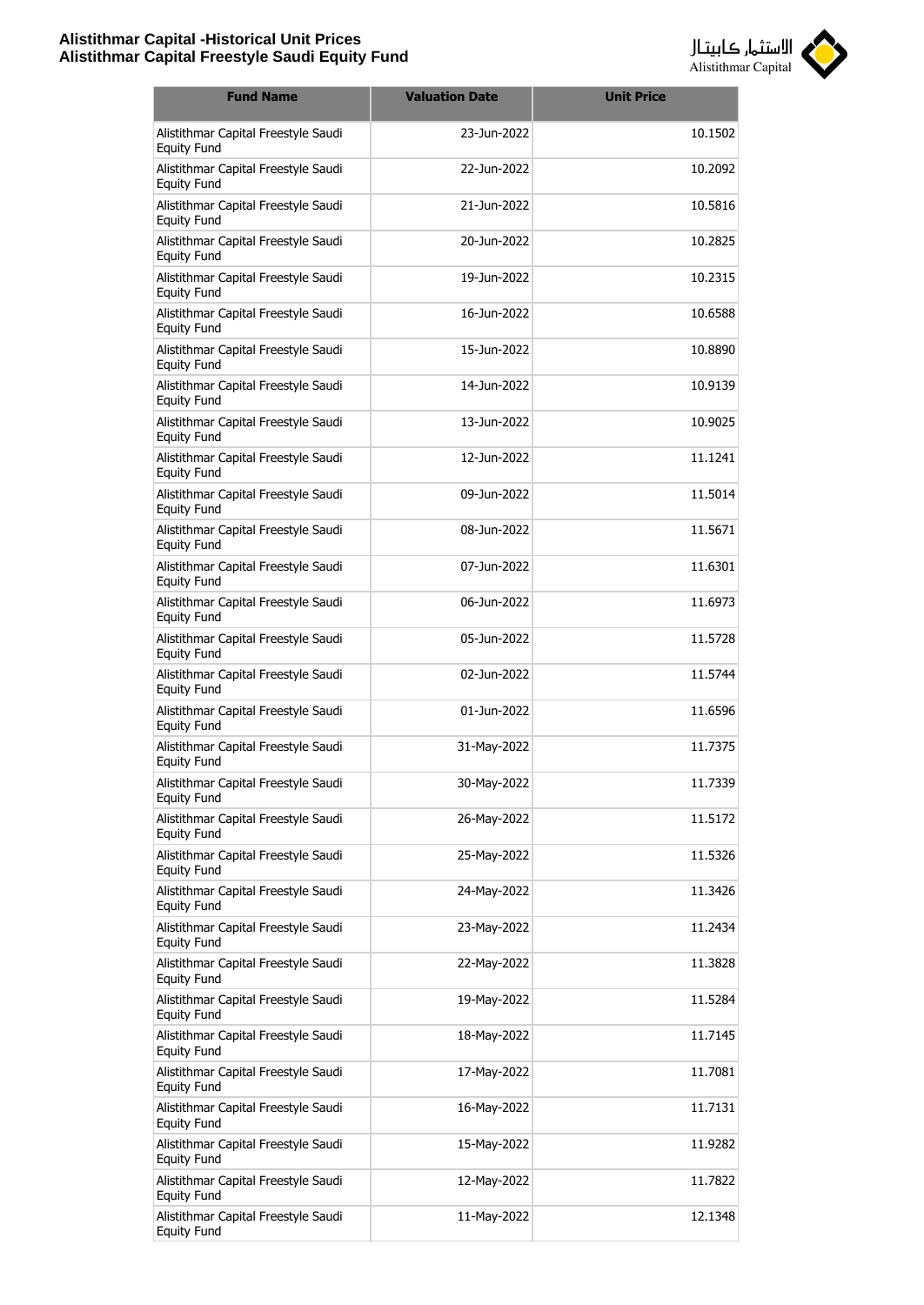

| <b>Fund Name</b>                                          | <b>Valuation Date</b> | <b>Unit Price</b> |
|-----------------------------------------------------------|-----------------------|-------------------|
| Alistithmar Capital Freestyle Saudi<br><b>Equity Fund</b> | 10-May-2022           | 12.2359           |
| Alistithmar Capital Freestyle Saudi<br><b>Equity Fund</b> | 09-May-2022           | 12.4143           |
| Alistithmar Capital Freestyle Saudi<br><b>Equity Fund</b> | 08-May-2022           | 12.4468           |
| Alistithmar Capital Freestyle Saudi<br><b>Equity Fund</b> | 28-Apr-2022           | 12.5639           |
| Alistithmar Capital Freestyle Saudi<br><b>Equity Fund</b> | 27-Apr-2022           | 12.4723           |
| Alistithmar Capital Freestyle Saudi<br><b>Equity Fund</b> | 26-Apr-2022           | 12.3051           |
| Alistithmar Capital Freestyle Saudi<br><b>Equity Fund</b> | 25-Apr-2022           | 12.2067           |
| Alistithmar Capital Freestyle Saudi<br><b>Equity Fund</b> | 24-Apr-2022           | 12.2610           |
| Alistithmar Capital Freestyle Saudi<br><b>Equity Fund</b> | 21-Apr-2022           | 12.4320           |
| Alistithmar Capital Freestyle Saudi<br><b>Equity Fund</b> | 20-Apr-2022           | 12.5304           |
| Alistithmar Capital Freestyle Saudi<br><b>Equity Fund</b> | 19-Apr-2022           | 12.5238           |
| Alistithmar Capital Freestyle Saudi<br><b>Equity Fund</b> | 18-Apr-2022           | 12.5835           |
| Alistithmar Capital Freestyle Saudi<br><b>Equity Fund</b> | 17-Apr-2022           | 12.5680           |
| Alistithmar Capital Freestyle Saudi<br><b>Equity Fund</b> | 14-Apr-2022           | 12.5421           |
| Alistithmar Capital Freestyle Saudi<br><b>Equity Fund</b> | 13-Apr-2022           | 12.5135           |
| Alistithmar Capital Freestyle Saudi<br><b>Equity Fund</b> | 12-Apr-2022           | 12.5499           |
| Alistithmar Capital Freestyle Saudi<br><b>Equity Fund</b> | 11-Apr-2022           | 12.5004           |
| Alistithmar Capital Freestyle Saudi<br><b>Equity Fund</b> | 10-Apr-2022           | 12.4440           |
| Alistithmar Capital Freestyle Saudi<br><b>Equity Fund</b> | 07-Apr-2022           | 12.3504           |
| Alistithmar Capital Freestyle Saudi<br><b>Equity Fund</b> | 06-Apr-2022           | 12.3044           |
| Alistithmar Capital Freestyle Saudi<br><b>Equity Fund</b> | 05-Apr-2022           | 12.3303           |
| Alistithmar Capital Freestyle Saudi<br><b>Equity Fund</b> | 04-Apr-2022           | 12.2309           |
| Alistithmar Capital Freestyle Saudi<br><b>Equity Fund</b> | 03-Apr-2022           | 12.1504           |
| Alistithmar Capital Freestyle Saudi<br><b>Equity Fund</b> | 31-Mar-2022           | 12.1195           |
| Alistithmar Capital Freestyle Saudi<br><b>Equity Fund</b> | 30-Mar-2022           | 12.0999           |
| Alistithmar Capital Freestyle Saudi<br><b>Equity Fund</b> | 29-Mar-2022           | 12.1223           |
| Alistithmar Capital Freestyle Saudi<br><b>Equity Fund</b> | 28-Mar-2022           | 12.0871           |
| Alistithmar Capital Freestyle Saudi<br><b>Equity Fund</b> | 27-Mar-2022           | 12.0662           |
| Alistithmar Capital Freestyle Saudi<br><b>Equity Fund</b> | 24-Mar-2022           | 11.9888           |
| Alistithmar Capital Freestyle Saudi<br>Equity Fund        | 23-Mar-2022           | 11.8679           |
| Alistithmar Capital Freestyle Saudi<br><b>Equity Fund</b> | 22-Mar-2022           | 11.7699           |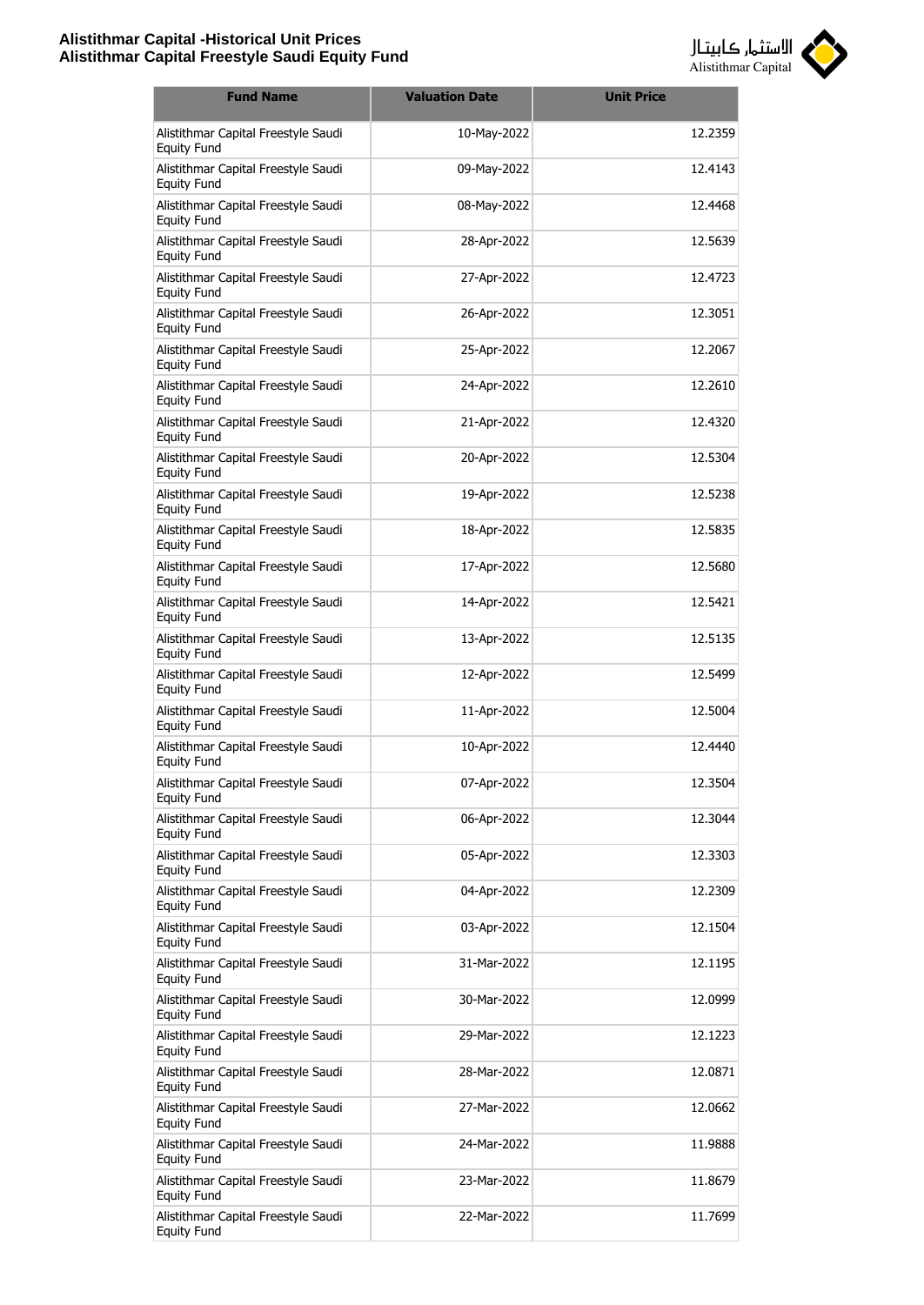

| <b>Fund Name</b>                                          | <b>Valuation Date</b> | <b>Unit Price</b> |
|-----------------------------------------------------------|-----------------------|-------------------|
| Alistithmar Capital Freestyle Saudi<br><b>Equity Fund</b> | 21-Mar-2022           | 11.6721           |
| Alistithmar Capital Freestyle Saudi<br><b>Equity Fund</b> | 20-Mar-2022           | 11.7331           |
| Alistithmar Capital Freestyle Saudi<br><b>Equity Fund</b> | 17-Mar-2022           | 11.6172           |
| Alistithmar Capital Freestyle Saudi<br><b>Equity Fund</b> | 16-Mar-2022           | 11.5042           |
| Alistithmar Capital Freestyle Saudi<br><b>Equity Fund</b> | 15-Mar-2022           | 11.2899           |
| Alistithmar Capital Freestyle Saudi<br><b>Equity Fund</b> | 14-Mar-2022           | 11.4372           |
| Alistithmar Capital Freestyle Saudi<br><b>Equity Fund</b> | 13-Mar-2022           | 11.4744           |
| Alistithmar Capital Freestyle Saudi<br><b>Equity Fund</b> | 10-Mar-2022           | 11.5028           |
| Alistithmar Capital Freestyle Saudi<br><b>Equity Fund</b> | 09-Mar-2022           | 11.6201           |
| Alistithmar Capital Freestyle Saudi<br><b>Equity Fund</b> | 08-Mar-2022           | 11.7547           |
| Alistithmar Capital Freestyle Saudi<br><b>Equity Fund</b> | 07-Mar-2022           | 11.6937           |
| Alistithmar Capital Freestyle Saudi<br><b>Equity Fund</b> | 06-Mar-2022           | 11.7327           |
| Alistithmar Capital Freestyle Saudi<br><b>Equity Fund</b> | 03-Mar-2022           | 11.6150           |
| Alistithmar Capital Freestyle Saudi<br><b>Equity Fund</b> | 02-Mar-2022           | 11.4930           |
| Alistithmar Capital Freestyle Saudi<br><b>Equity Fund</b> | 01-Mar-2022           | 11.5174           |
| Alistithmar Capital Freestyle Saudi<br><b>Equity Fund</b> | 28-Feb-2022           | 11.3346           |
| Alistithmar Capital Freestyle Saudi<br><b>Equity Fund</b> | 27-Feb-2022           | 11.1523           |
| Alistithmar Capital Freestyle Saudi<br><b>Equity Fund</b> | 24-Feb-2022           | 11.0056           |
| Alistithmar Capital Freestyle Saudi<br><b>Equity Fund</b> | 23-Feb-2022           | 11.2299           |
| Alistithmar Capital Freestyle Saudi<br><b>Equity Fund</b> | 21-Feb-2022           | 11.1484           |
| Alistithmar Capital Freestyle Saudi<br><b>Equity Fund</b> | 20-Feb-2022           | 11.0148           |
| Alistithmar Capital Freestyle Saudi<br><b>Equity Fund</b> | 17-Feb-2022           | 11.1850           |
| Alistithmar Capital Freestyle Saudi<br><b>Equity Fund</b> | 16-Feb-2022           | 11.1110           |
| Alistithmar Capital Freestyle Saudi<br><b>Equity Fund</b> | 15-Feb-2022           | 10.9035           |
| Alistithmar Capital Freestyle Saudi<br><b>Equity Fund</b> | 14-Feb-2022           | 10.8130           |
| Alistithmar Capital Freestyle Saudi<br><b>Equity Fund</b> | 13-Feb-2022           | 10.6747           |
| Alistithmar Capital Freestyle Saudi<br><b>Equity Fund</b> | 10-Feb-2022           | 10.8557           |
| Alistithmar Capital Freestyle Saudi<br><b>Equity Fund</b> | 09-Feb-2022           | 10.7731           |
| Alistithmar Capital Freestyle Saudi<br><b>Equity Fund</b> | 08-Feb-2022           | 10.7363           |
| Alistithmar Capital Freestyle Saudi<br>Equity Fund        | 07-Feb-2022           | 10.7415           |
| Alistithmar Capital Freestyle Saudi<br><b>Equity Fund</b> | 06-Feb-2022           | 10.7071           |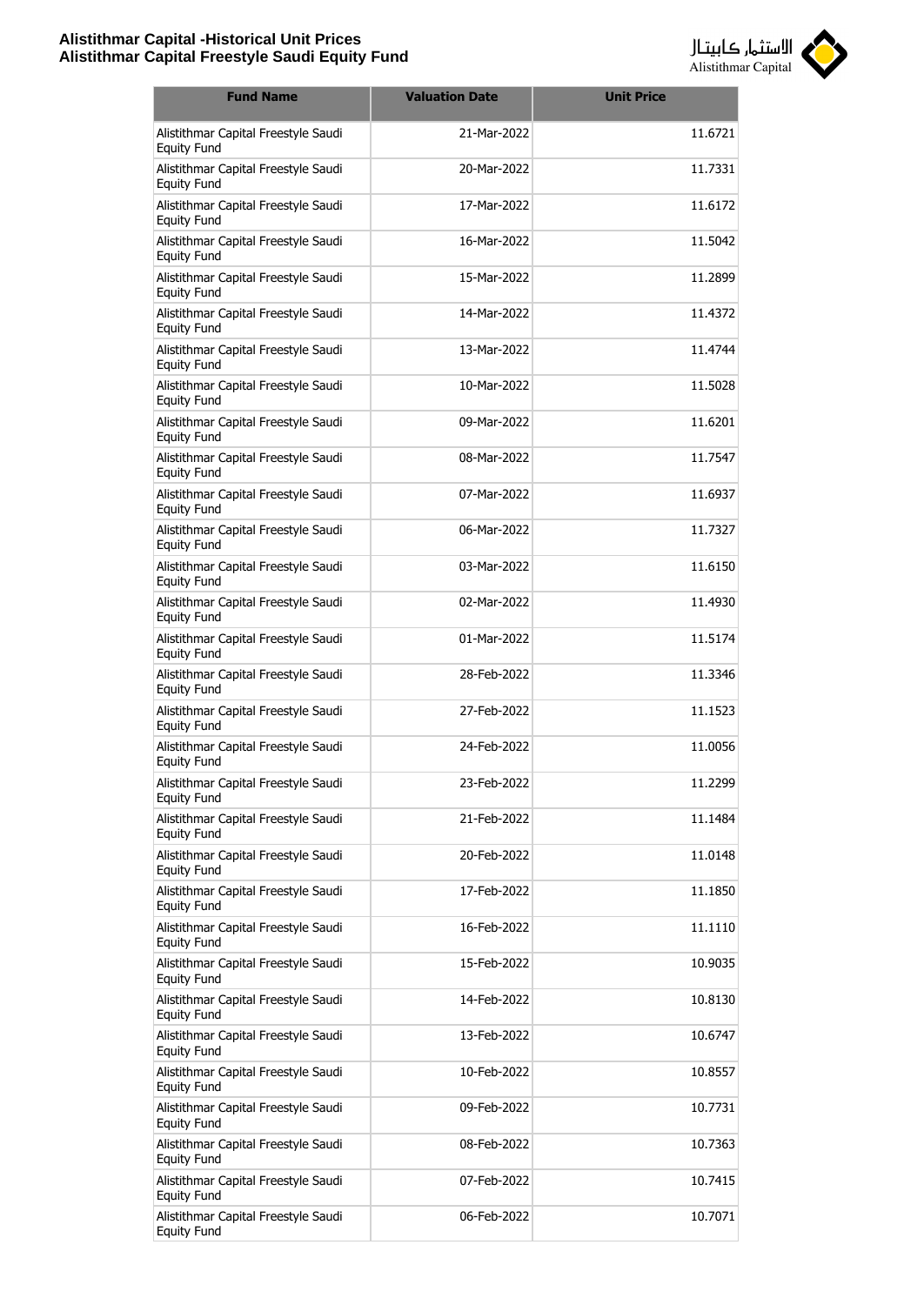

| <b>Fund Name</b>                                          | <b>Valuation Date</b> | <b>Unit Price</b> |
|-----------------------------------------------------------|-----------------------|-------------------|
| Alistithmar Capital Freestyle Saudi<br><b>Equity Fund</b> | 03-Feb-2022           | 10.6625           |
| Alistithmar Capital Freestyle Saudi<br><b>Equity Fund</b> | 02-Feb-2022           | 10.7142           |
| Alistithmar Capital Freestyle Saudi<br><b>Equity Fund</b> | 01-Feb-2022           | 10.7761           |
| Alistithmar Capital Freestyle Saudi<br><b>Equity Fund</b> | 31-Jan-2022           | 10.7345           |
| Alistithmar Capital Freestyle Saudi<br><b>Equity Fund</b> | 30-Jan-2022           | 10.7082           |
| Alistithmar Capital Freestyle Saudi<br><b>Equity Fund</b> | 27-Jan-2022           | 10.6084           |
| Alistithmar Capital Freestyle Saudi<br><b>Equity Fund</b> | 26-Jan-2022           | 10.6341           |
| Alistithmar Capital Freestyle Saudi<br><b>Equity Fund</b> | 25-Jan-2022           | 10.5827           |
| Alistithmar Capital Freestyle Saudi<br><b>Equity Fund</b> | 24-1an-2022           | 10.5590           |
| Alistithmar Capital Freestyle Saudi<br><b>Equity Fund</b> | 23-Jan-2022           | 10.5809           |
| Alistithmar Capital Freestyle Saudi<br><b>Equity Fund</b> | 20-Jan-2022           | 10.6884           |
| Alistithmar Capital Freestyle Saudi<br><b>Equity Fund</b> | 19-Jan-2022           | 10.6369           |
| Alistithmar Capital Freestyle Saudi<br><b>Equity Fund</b> | 18-Jan-2022           | 10.6220           |
| Alistithmar Capital Freestyle Saudi<br><b>Equity Fund</b> | 17-Jan-2022           | 10.6459           |
| Alistithmar Capital Freestyle Saudi<br><b>Equity Fund</b> | 16-Jan-2022           | 10.5914           |
| Alistithmar Capital Freestyle Saudi<br><b>Equity Fund</b> | 13-Jan-2022           | 10.5277           |
| Alistithmar Capital Freestyle Saudi<br>Equity Fund        | 12-Jan-2022           | 10.4352           |
| Alistithmar Capital Freestyle Saudi<br><b>Equity Fund</b> | 11-Jan-2022           | 10.3296           |
| Alistithmar Capital Freestyle Saudi<br><b>Equity Fund</b> | 10-Jan-2022           | 10.2268           |
| Alistithmar Capital Freestyle Saudi<br><b>Equity Fund</b> | 09-Jan-2022           | 10.1825           |
| Alistithmar Capital Freestyle Saudi<br><b>Equity Fund</b> | 06-Jan-2022           | 10.0396           |
| Alistithmar Capital Freestyle Saudi<br><b>Equity Fund</b> | 05-Jan-2022           | 10.0314           |
| Alistithmar Capital Freestyle Saudi<br><b>Equity Fund</b> | 04-Jan-2022           | 9.9299            |
| Alistithmar Capital Freestyle Saudi<br><b>Equity Fund</b> | 03-Jan-2022           | 9.8928            |
| Alistithmar Capital Freestyle Saudi<br><b>Equity Fund</b> | 02-Jan-2022           | 9.8898            |
| Alistithmar Capital Freestyle Saudi<br><b>Equity Fund</b> | 31-Dec-2021           | 9.7815            |
| Alistithmar Capital Freestyle Saudi<br><b>Equity Fund</b> | 30-Dec-2021           | 9.7815            |
| Alistithmar Capital Freestyle Saudi<br><b>Equity Fund</b> | 29-Dec-2021           | 9.7424            |
| Alistithmar Capital Freestyle Saudi<br><b>Equity Fund</b> | 28-Dec-2021           | 9.8155            |
| Alistithmar Capital Freestyle Saudi<br><b>Equity Fund</b> | 27-Dec-2021           | 9.6709            |
| Alistithmar Capital Freestyle Saudi<br><b>Equity Fund</b> | 26-Dec-2021           | 9.6693            |